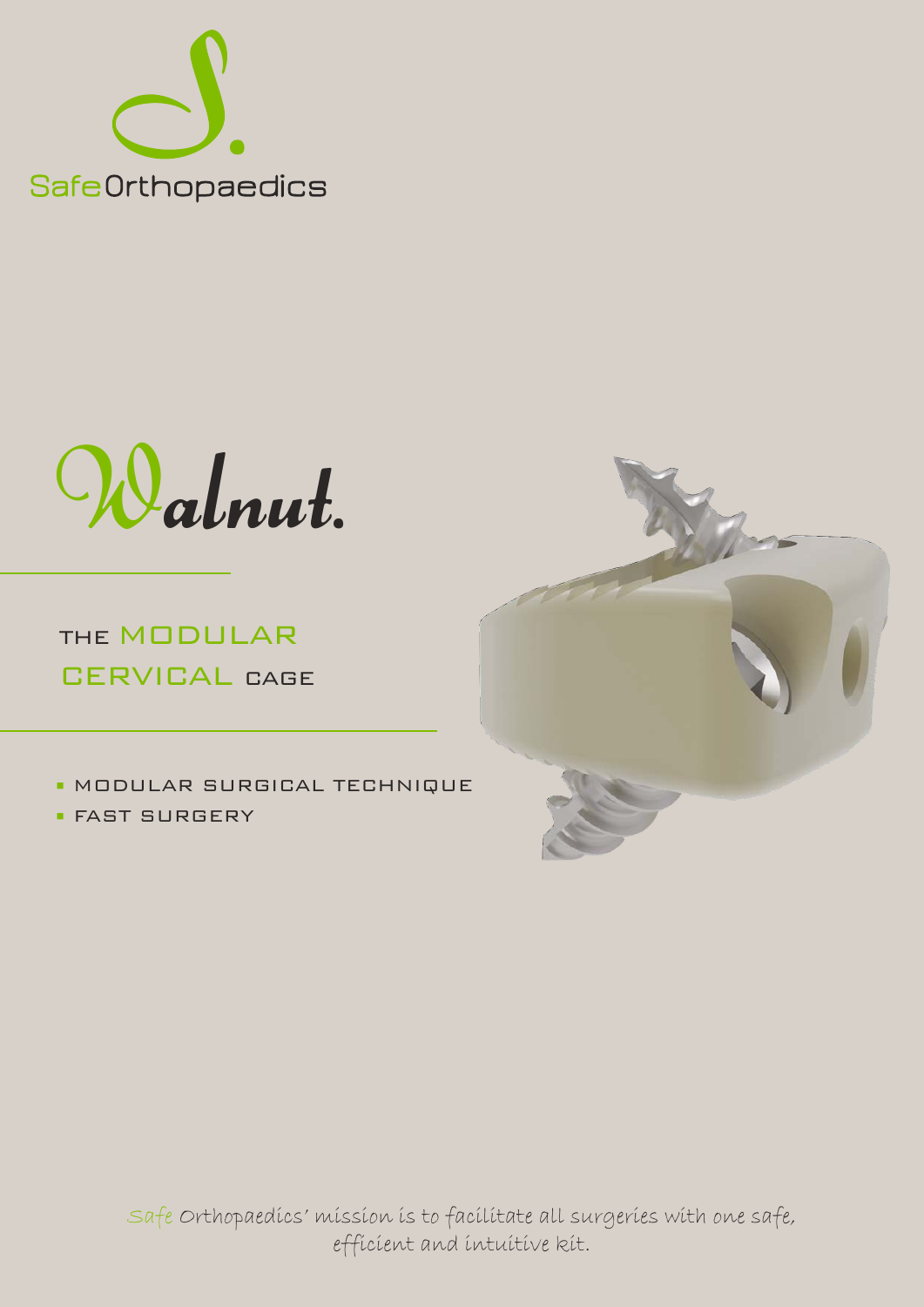### ■ **MODULAR SURGICAL TECHNIQUE**

- › 2 options:
	- Cage and screws are inserted directly
	- Screw hole preparation before screw insertion
- › Option to use an associated bone graft substitute
- › Instrument design for a minimal invasive approach

## ■ **FAST SURGERY**

- › Screw insertion and locking in one-step
- › Intuitive and efficient instrumentation

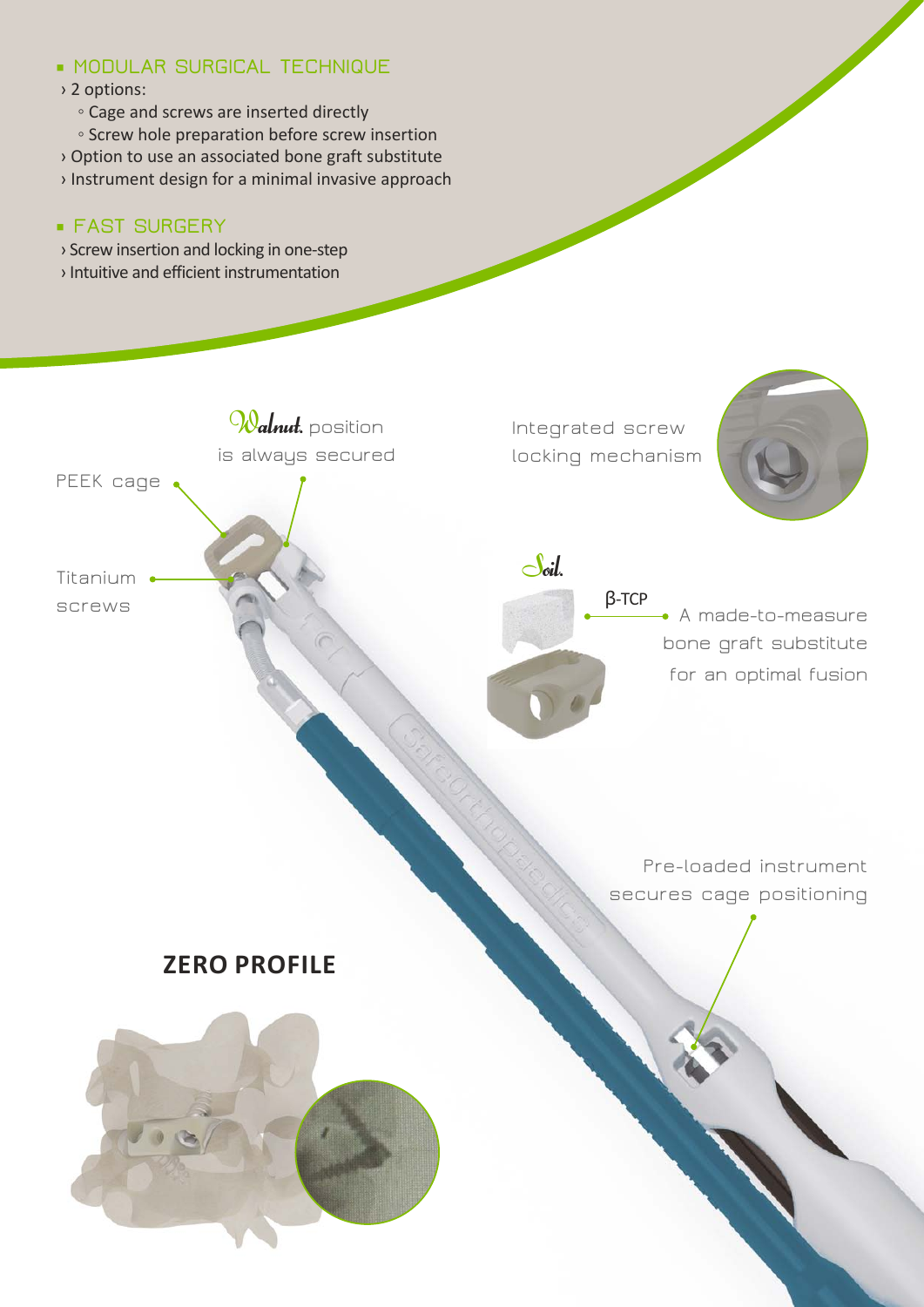

# USED WITH SteriSpine" cc

#### IMPLANT CHARACTERISTICS